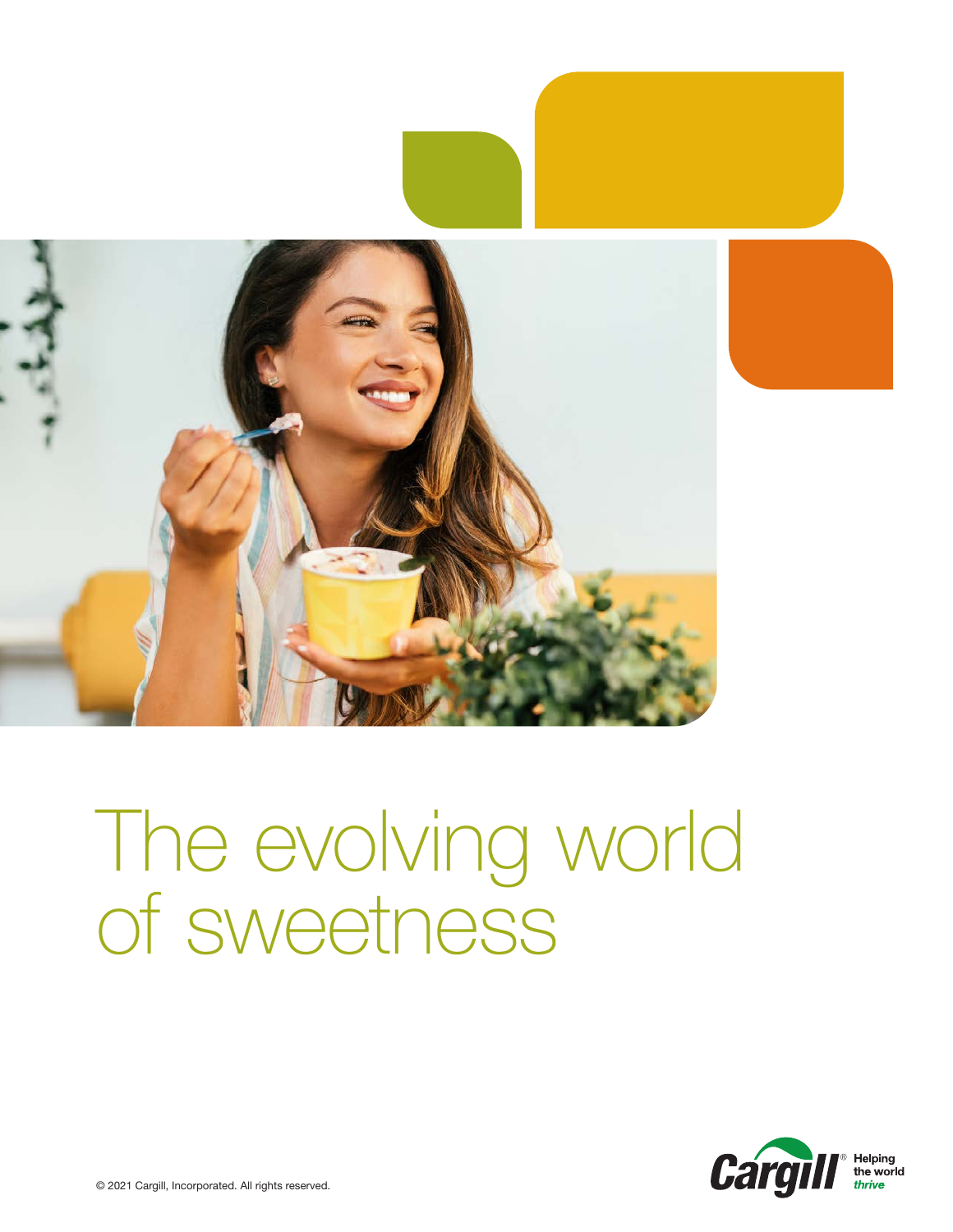Lower-sugar and no-sugar products have become almost as ubiquitous on store shelves as products that contain sugar. It's little wonder, given the rising concern about too much sugar in our diets, bolstered by expanding science,<sup>1</sup> dietary recommendations, governmental sugar taxes<sup>2</sup> and media coverage. Now fully one out of two popular U.S. brands have a low- or no-sugar strategy.<sup>3</sup>

But even as consumers strive to eat products with less sugar, their attitudes about sweetness are as complex as ever, according to Julian Mellentin, author and editor of New Nutrition Business' "Ten Key Trends in Food Nutrition and Health 2021." The ongoing challenge for brands is to understand what their target customer will accept on an expanding continuum of ingredients, taste, texture and perception.

Consumers are clearly interested in products with less sugar. Data from the International Food Information Council (IFIC) 2020 Food and Health Survey notes that consumer concern about sugar intake remains relatively high, with about three in four still saying they are limiting or avoiding sugars in their diets. This is leading to a rise in products with reduced-sugar claims. According to data from Innova Market Insights, 8% of all new food and beverage products launched in 2018 featured some sort of sugar reduction claim, with "no added sugar" being the most common.

### **Sugar-reduction messaging among launches with sugar-related claims:**



Source: Innova Market Insights. "Sugar Reduction Hits the Sweet Spot." Nov. 2019.

A number of companies are also pursuing a lowersugar platform – noting a less-sugar percentage relative to a traditional product of fewer calories.<sup>4</sup> However, it should be noted that a low-sugar claim has not been defined by FDA, and its Food Labeling Guidance states that low-sugar claims cannot be used in marketing.<sup>5</sup>

## A shifting landscape

The rise of these claims does underscore that consumer preferences are evolving… but they're often hard to interpret. For example, the Innova data found that sugar reduction is a popular option for three in five U.S. consumers, who also indicated they would prefer to cut back on sugar rather than consume artificial sweeteners.

Interestingly, in the 2020 IFIC study, although 74% said they are limiting or avoiding sugar, this is slightly down from the 80% who said this in 2019. Their most common actions to reduce sugar are to drink water instead of caloric beverages and limit or eliminate certain foods and beverages from their diets. Nearly 30% are now choosing reduced-sugar foods, and almost as many are using the Nutrition Facts Label to select products that have less total sugars.<sup>6</sup>

Attitudes about sugar and sweeteners are often inconsistent. Although their reasons for not using sugar are consistently tied to weight management and health, the number of consumers who think reducing sugar will help them lose or maintain their weight is down from 70% in 2019 to 60% in 2020.7 Those who say they don't need to add sweetness to foods is also down, from 79% to 71% over the past year, according to the IFIC report.

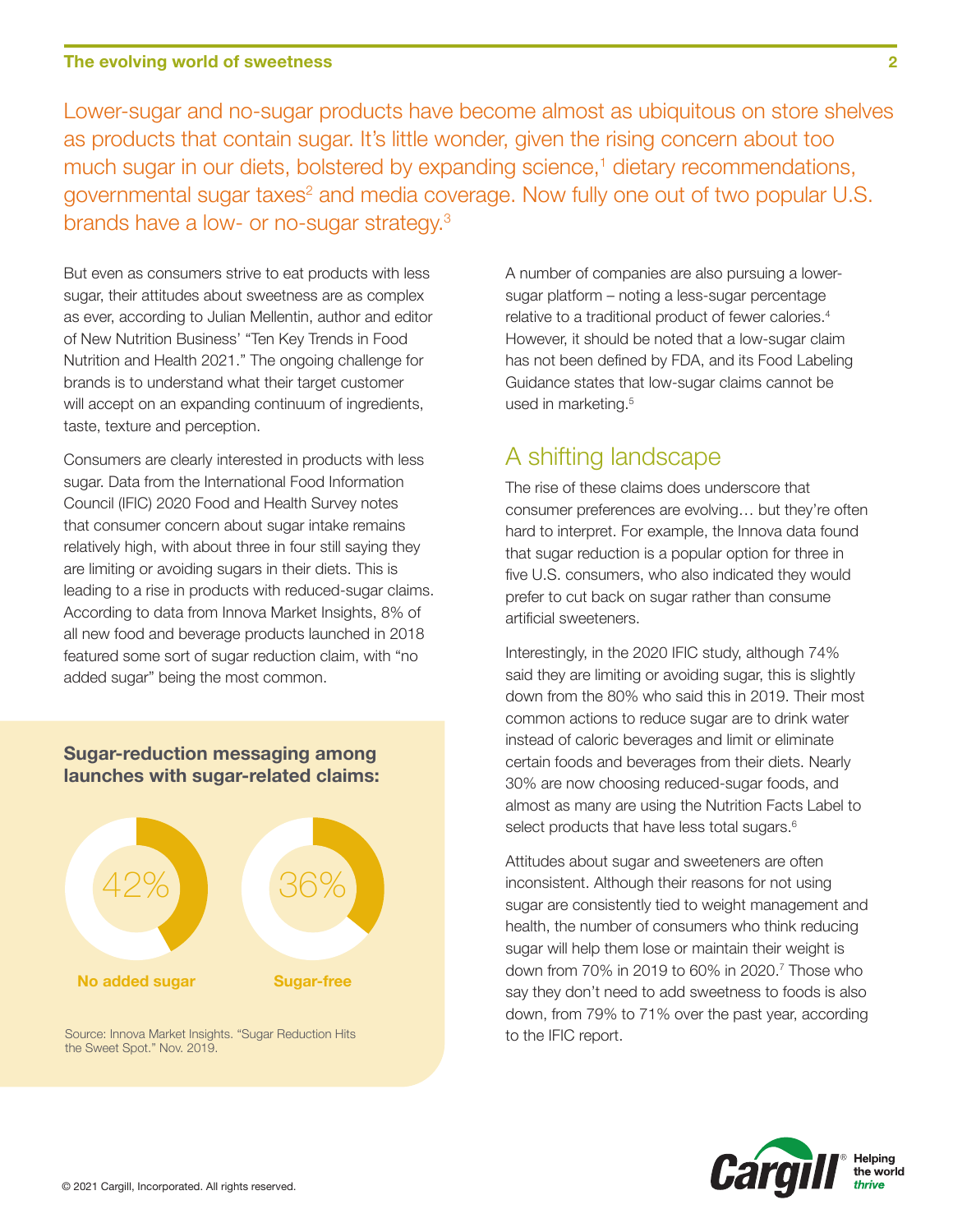#### **The evolving world of sweetness 3**

These attitudes can be tricky to understand. "Consumers' approach to what types of sweetness they will accept  $-$  or reject  $-$  is complex and fragmented," Mellentin wrote in the "Ten Key Trends" report. In other words, for every customer who is scrutinizing health-conscious ice cream labels for anything remotely unnatural, there is another who may overlook these same ingredients, especially if the product delivers some other benefit, such as digestive support, a natural halo, exceptional taste or an added dose of protein.

## The right stuff

Given all these variables, it is not surprising that product formulators are pursuing numerous concepts and ingredients or blends to formulate or reformulate their products. And it seems as though many have cracked the code using a combination of strategies such as sugar reduction, sugar substitution and moving beyond sweetness to alternative tastes.<sup>8</sup>

Product developers have made significant progress in reducing or replacing sugar's complex functions, although no single ingredient can exactly replicate its taste and texture profile. So, when reformulating products with reduced or no sugar, they are turning to natural ingredients and ingredient combinations to achieve these functions.

When it comes to eliminating or reducing sugar content, stevia-based ingredients are among the top solutions. These ingredients have evolved into versatile, plant-based and naturally sourced options for a variety of applications. But learning about the sweet components of stevia has been a long process. Steviabased extracts contain sweet molecules called steviol glycosides, and there are many of them — more than 40, in fact. The first generation of stevia extracts used the steviol glycoside called rebaudioside (Reb) A, which has been effective at replacing sweetness, but when used at high levels, the extract can leave a licorice-like aftertaste in products.

## **Fast breakfast facts Cargill has spent more than**  300,000 hours

**studying stevia's sweet components.** 

Cargill, a pioneer in the stevia space, has spent more than 300,000 hours studying stevia's sweet components. Their scientists developed a nextgeneration stevia extract made with the plant's sweetest components, the steviol glycosides Reb M and Reb D, which tend to have less bitterness and lingering aftertaste, as well as a taste that is closer to sugar. The problem was that these components are among the rarest in the plant, so producing them through traditional agriculture was unrealistic. In response, Cargill devised a way to produce a product containing Reb M and Reb D using the process of fermentation, which is both cost-effective and sustainable. Recently, Cargill formed a partnership with DSM to take EverSweet® stevia sweetener to the next level.

Reb M and Reb D-containing products like EverSweet sweetener have emerged as a popular choice for sugar reduction in applications ranging from soft drinks to confections, bars, cereals and dairy products. EverSweet provides great taste while achieving 100% sugar reduction. According to proprietary U.S. consumer data from Cargill, stevia-based ingredients overall have a healthful and positive label perception.

Because alternative sweeteners often have a different taste, texture and mouthfeel, it is also becoming common to combine ingredients to achieve desired attributes. Erythritol, a sugar alcohol common in berries and certain vegetables and also produced commercially via fermentation, is another consumer-friendly option often combined with stevia. It is a zero-calorie sweetener that can help add body to a beverage, while also improving on stevia's sweetness profile. According to data from Mintel, erythritol is also seeing growth, with the number of new products launched containing the ingredient increasing 100% between 2017 to 2019.<sup>9</sup>